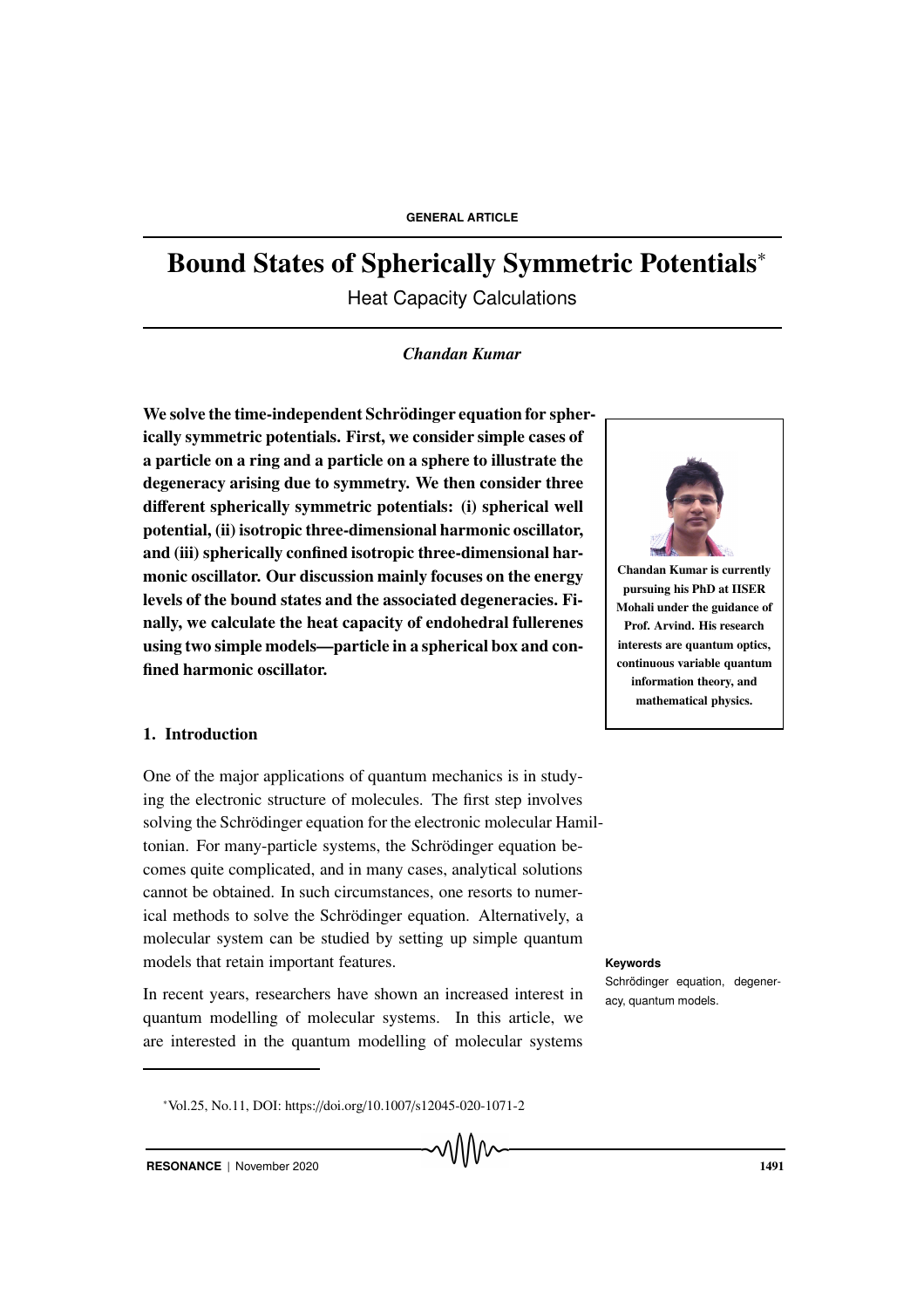**GENERAL ARTICLE**

Figure 1. Relation between Cartesian coordinates  $P(x, y, z)$  and its spherical coordinates  $P(r, \theta, \phi)$ :  $x = r \sin \theta \cos \phi$ ,  $y = r \sin \theta \sin \phi$ ,  $z = r \cos \theta$ .



with spherical symmetry. For example, fullerene, a spheroidal molecule, can be modelled as a sphere for studying its properties. We solve the Schrödinger equation for different potentials with spherical symmetry. We obtain the energy levels of the bound states and their degeneracies, which is required to calculate absorption, electrical, and thermodynamic properties.

The material in this paper is organized as follows. Section 2 treats the case of a particle on a ring and a particle on a sphere. Section 3 discusses spherical well potential, isotropic three-dimensional harmonic oscillator, and spherically confined harmonic oscillator. Section 4 presents the quantum modelling of endohedral fullerene and heat capacity calculations. Finally, Section 5 provides some concluding remarks.

# 2. Schrödinger Equation in Spherical Coordinates

In three dimensions, the time-independent Schrödinger equation in the Cartesian coordinates is written as [1, 2, 3]:

$$
-\frac{\hbar^2}{2m_0} \left( \frac{\partial^2}{\partial x^2} + \frac{\partial^2}{\partial y^2} + \frac{\partial^2}{\partial z^2} \right) \Psi(x, y, z) + V(x, y, z) \Psi(x, y, z)
$$
  
=  $E \Psi(x, y, z)$ , (1)

**TO V V V 12 RESONANCE** | November 2020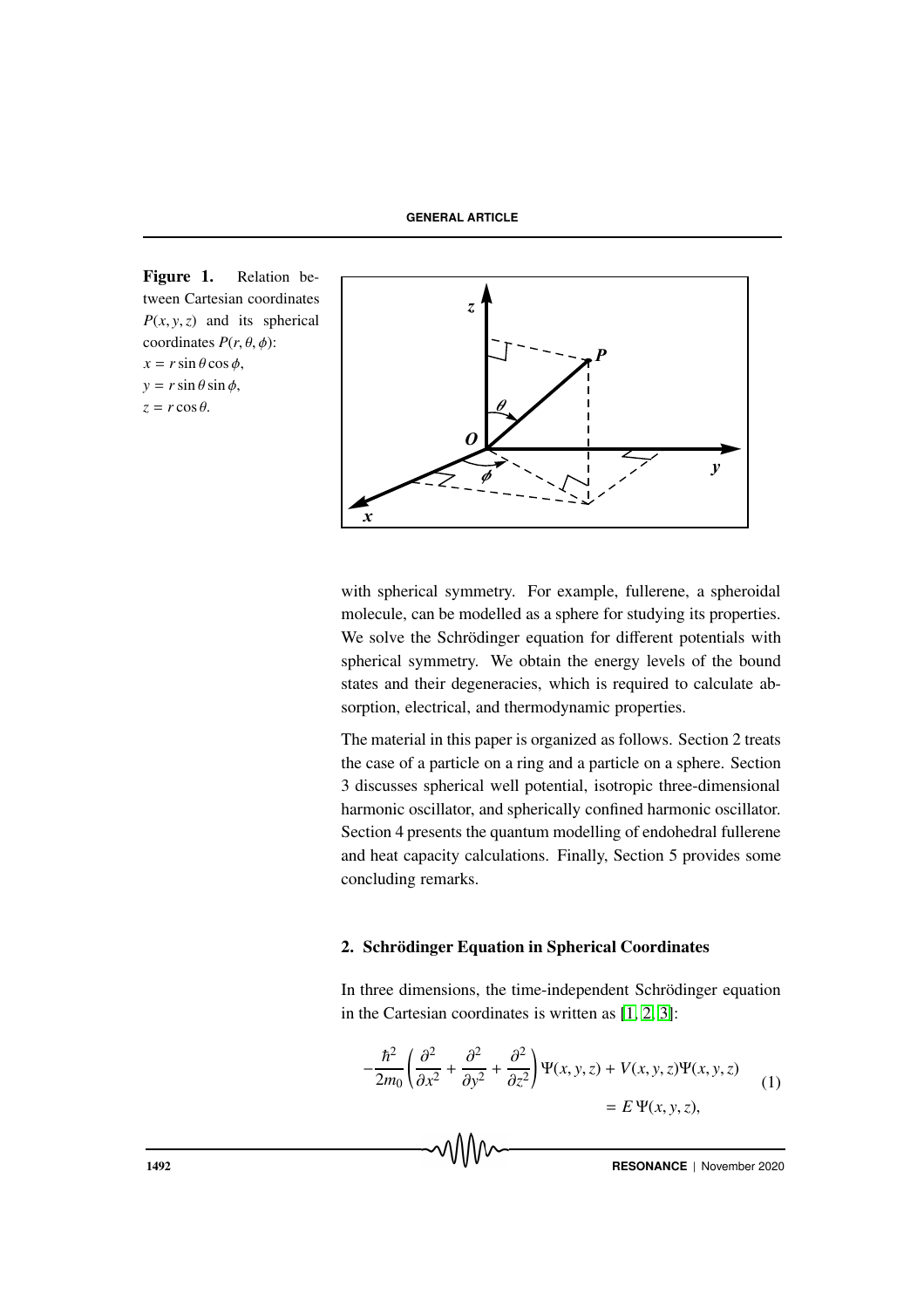where  $m_0$  is the mass of the particle, *V* is the potential,  $\Psi(x, y, z)$ is the time-independent wave function and  $\hbar = h/2\pi$  is the reduced Planck's constant. Equation (1) takes the following form in spherical coordinate system (see *Figure* 1):

$$
-\frac{\hbar^2}{2m_0} \left[ \frac{1}{r^2} \frac{\partial}{\partial r} \left( r^2 \frac{\partial}{\partial r} \right) + \frac{1}{r^2 \sin \theta} \frac{\partial}{\partial \theta} \left( \sin \theta \frac{\partial}{\partial \theta} \right) + \frac{1}{r^2 \sin^2 \theta} \frac{\partial^2}{\partial \phi^2} \right] \Psi(r, \theta, \phi) + V(r, \theta, \phi) \Psi(r, \theta, \phi) = E \Psi(r, \theta, \phi).
$$
\n(2)

### 2.1 *Power Series Method*

While solving the Schrödinger equation for different potentials, we will come across differential equations that can be put in the following form:

$$
a(x)y'' + b(x)y' + c(x)y = 0,
$$
 (3)

where  $a(x)$ ,  $b(x)$ , and  $c(x)$  are polynomials and  $y' = dy/dx$ ,  $y'' =$  $d^2y/dx^2$  are successive derivatives of an unknown function *y*. Such type of differential equations are generally solved using the power series method. We solve a simple differential equation  $y' - 2y = 0$  We will encounter later to illustrate the power series method.

Assume that the unknown function *y* can be expanded in a power series as

$$
y(x) = \sum_{n=0}^{\infty} a_n x^n.
$$
 (4)

Substituting for *y* in  $y' - 2y = 0$ , we obtain

$$
\sum_{n=1}^{\infty} n a_n x^{n-1} - 2 \sum_{n=0}^{\infty} a_n x^n = 0,
$$
 (5)

which can be rewritten as

$$
\sum_{n=0}^{\infty} (n+1)a_{n+1}x^n - \sum_{n=0}^{\infty} 2a_nx^n = 0.
$$
 (6)

From the uniqueness of power series, we require the coefficient of each powers of  $x$  to vanish. For the coefficient of the  $x^n$  term,

**RESONANCE** | November 2020 **1493** 

in this article differential equations that can be put in the form of spherical Bessel equation, Legendre equation, and associated Laguerre equation. These differential equations are generally solved using the power series method.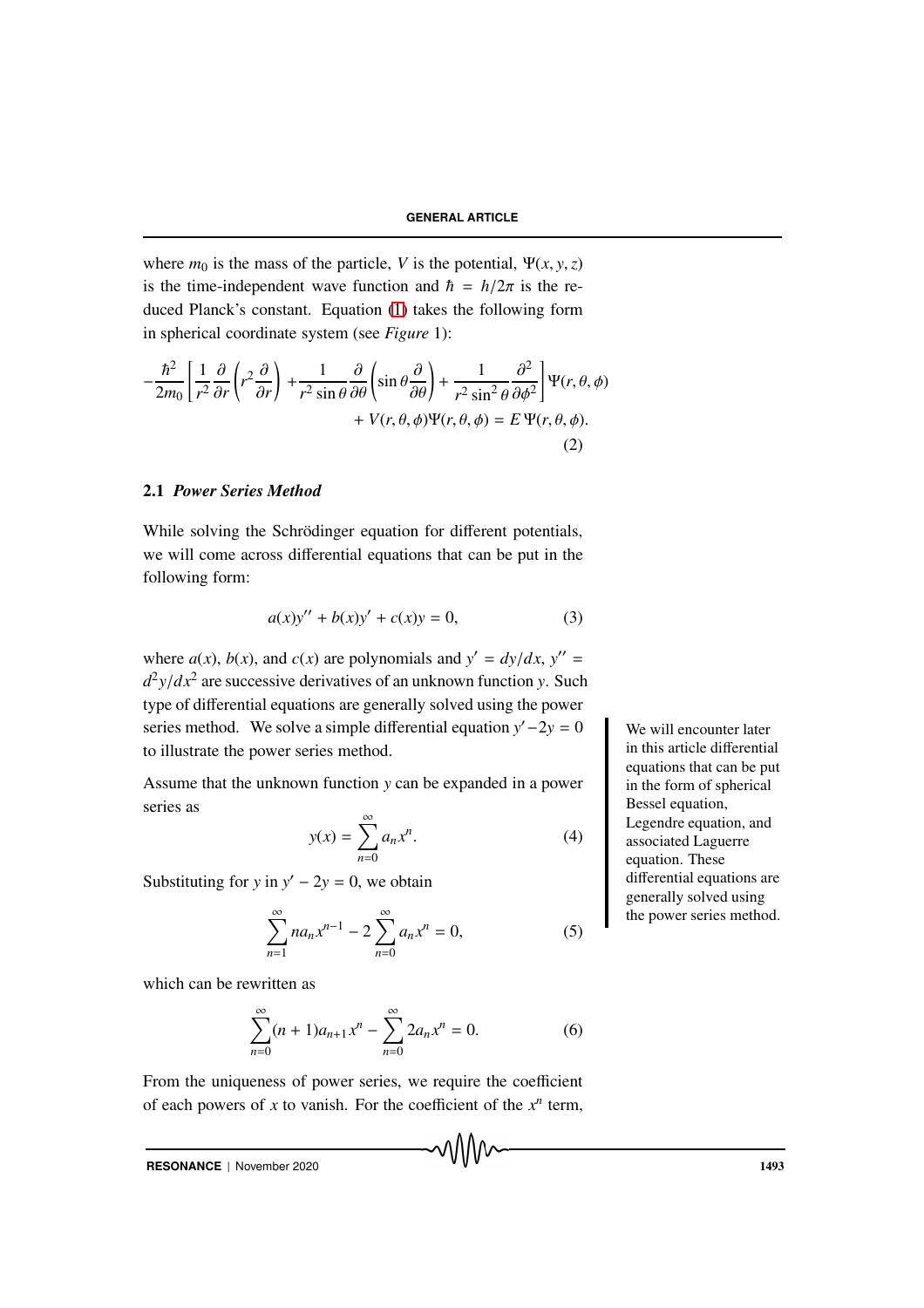we get, 
$$
(n + 1)a_{n+1} - 2a_n = 0
$$
, which can be written as

$$
a_{n+1} = \frac{2a_n}{n+1}.
$$
 (7)

Using the above recursive relation,  $a_n$  can be expressed in terms of  $a_0$  as follows:

$$
a_n = \frac{2a_{n-1}}{n} = \frac{2^2 a_{n-2}}{n \cdot n - 1} = \dots = \frac{2^n a_0}{n!}.
$$
 (8)

Substituting (8) in (4) yields the solution for the unknown function *y*:

$$
y(x) = \sum_{n=0}^{\infty} \frac{2^n a_0}{n!} x^n = a_0 \sum_{n=0}^{\infty} \frac{(2x)^n}{n!} = a_0 e^{2x}.
$$
 (9)

# 2.2 *Particle on a Ring*

Consider a particle of mass  $m_0$  and energy *E* confined to the *x*-*y* plane under the influence of following potential:

$$
V(r) = \begin{cases} 0 & r = R, \\ \infty & r \neq R. \end{cases}
$$
 (10)

This means that the  $r (= R)$  and  $\theta (= \pi/2)$  coordinates of the particle are constants, while the φ coordinate is variable (see *Figure* 1). Thus the particle is only free to move on a ring of radius *R* in For  $A = 0$  or  $B = 0$ ,  $e^{-im\phi}$  **c** the *x*-*y* plane.

> Since the particle is confined to the ring, the wavefunction of the particle for  $r \neq R$  is  $\psi(\phi) = 0$ .

> On the ring, the potential is zero, and the Schrödinger equation  $(2)$ becomes

$$
-\frac{\hbar^2}{2m_0R^2}\frac{d^2\psi(\phi)}{d\phi^2} = E\psi(\phi),
$$
 (11)

which can be rewritten as

$$
\frac{d^2\psi(\phi)}{d\phi^2} + m^2\psi(\phi) = 0,
$$
\n(12)

Particle on a ring is a useful model for predicting the absorption properties of  $\pi$ -electrons of benzene.

or  $e^{im\phi}$  is a simultaneous eigenfunction of the Hamiltonian and the momentum, while for  $A = B$  or  $A = -B$ , cos *m*φ or sin *m*φ is a simultaneous eigenfunction of the Hamiltonian and the parity.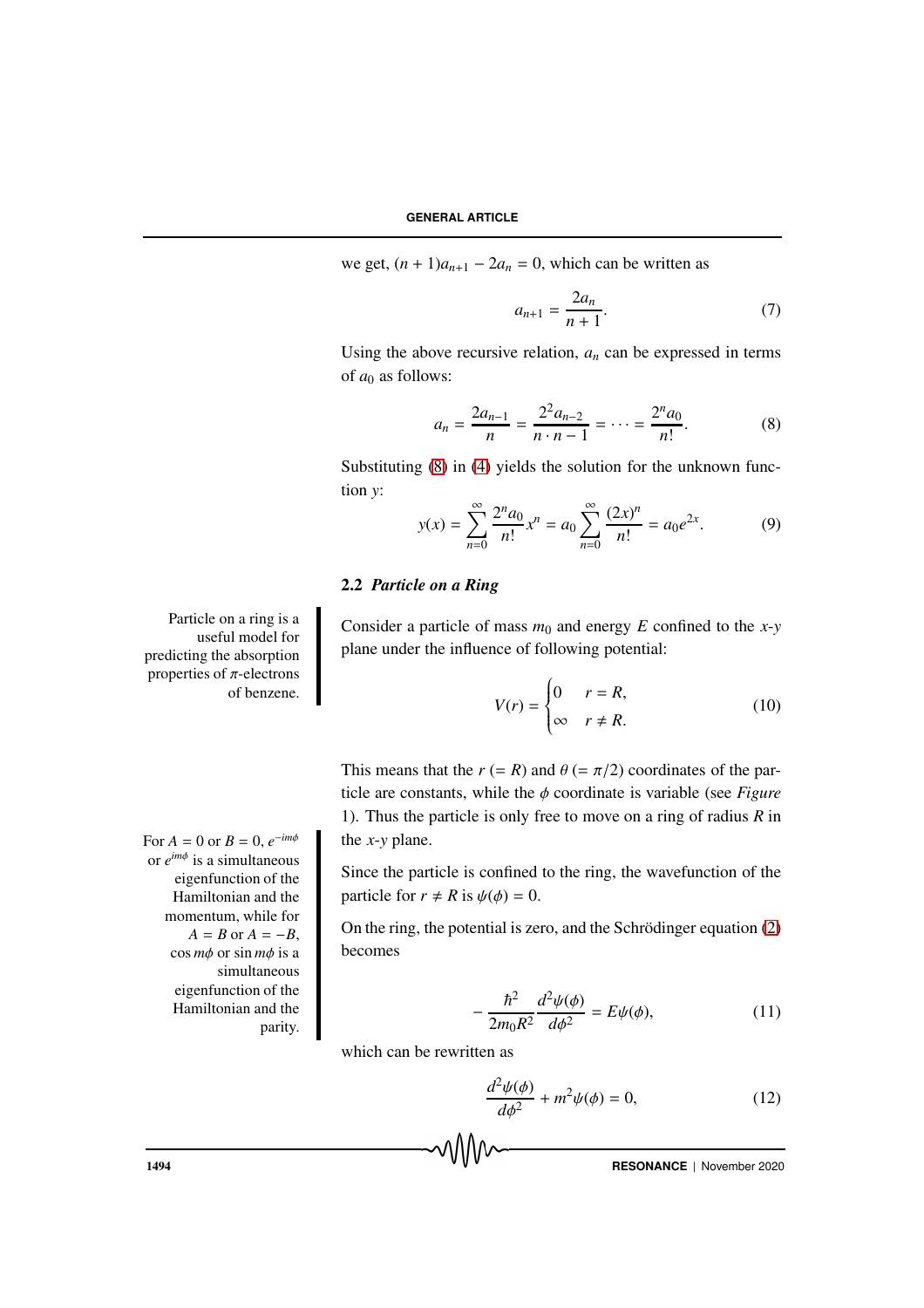where  $m = 2IE/\hbar^2$  with  $I = m_0R^2$ . The solution for the above equation can be given by

$$
\psi(\phi) = Ae^{im\phi} + Be^{-im\phi}.\tag{13}
$$

Now, a physically acceptable wave function must be single valued, i.e.,  $\psi(\phi) = \psi(\phi + 2\pi)$ . Therefore,

$$
Ae^{im\phi} + Be^{-im\phi} = Ae^{im\phi}e^{im2\pi} + Be^{-im\phi}e^{-im2\pi}, \qquad (14)
$$

which is true only if *m* is an integer:  $m = 0, \pm 1, \pm 2, \ldots$  Hence, the normalized eigenfunctions  $(B=0)$  and the corresponding energy eigenvalues are

$$
\psi_m(\phi) = \frac{1}{\sqrt{2\pi}} e^{im\phi}
$$
, and  $E_m = \frac{\hbar^2}{2I} m^2$ ,  $m = 0, \pm 1, \pm 2,...$  (15)

We have shown eigenfunction corresponding to  $m = 4$  and the energy level diagram in *Figure* 2. For a given value of integer *m*, eigenfunctions  $(1/\sqrt{2\pi})e^{im\phi}$  and  $(1/\sqrt{2\pi})e^{-im\phi}$  are degenerate and represent particle circling in opposite directions.

#### 2.3 *Particle on a Sphere*

Consider a particle confined to the surface of a sphere of radius *R*. The potential is the same as in (10), but now the particle is allowed to move in three dimensions. For this case, the  $r (=R)$ coordinate of the particle is constant, while  $\theta$  and  $\phi$  coordinates are variables. Thus, the Schrödinger equation  $(2)$  for a particle Particle on a sphere on a sphere takes the following form:

$$
-\frac{\hbar^2}{2m_0R^2} \left[ \frac{1}{\sin\theta} \frac{\partial}{\partial\theta} \left( \sin\theta \frac{\partial}{\partial\theta} \right) + \frac{1}{\sin^2\theta} \frac{\partial^2}{\partial\phi^2} \right] Y(\theta, \phi) = EY(\theta, \phi). \tag{16}
$$

Using the method of separation of variables, the above differential equation can be separated into two independent ordinary differential equations. First substituting  $Y(\theta, \phi) = \Theta(\theta)\Phi(\phi)$  in (16), and then multiplying both the sides by  $\sin^2 \theta$ , and finally dividing both the sides by  $Y(\theta, \phi)$  yields the following two differential equations:

᠕᠕᠕᠕

model can explain the transition properties of  $\pi$ -electrons of fullerene C<sup>60</sup> molecule. Here, we have to consider the splitting of degenerate energy levels under the icosahedral symmetry of the  $C_{60}$  molecule [4].

**RESONANCE** | November 2020 **1495**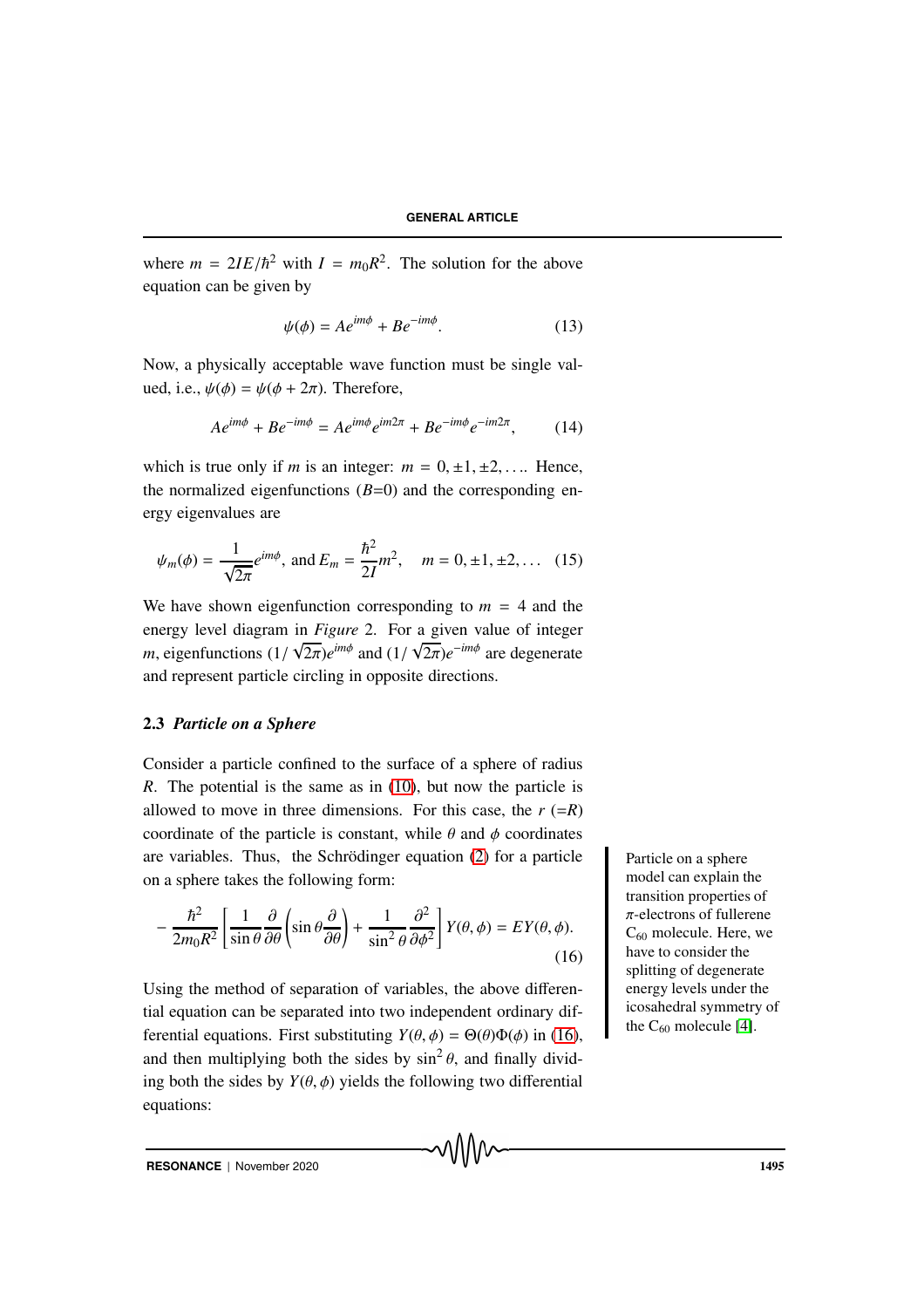Figure 2. (a) Real part of the wavefunction  $(1/\sqrt{2\pi})e^{im\phi}$  (*m* = 4) for a particle on a ring. (b) The wavefunction shown is unacceptable as it is not single valued. (c) Energy levels repre-

sented in units of  $\hbar^2/2I$ for a particle on a ring. The ground state is nondegenerate, while all the other excited states are doubly-degenerate.



$$
\frac{1}{\Phi(\phi)} \frac{d^2 \Phi(\phi)}{d\phi^2} = -m^2; \tag{17}
$$

$$
\left[\sin(\theta)\frac{d}{d\theta}\left(\sin\theta\frac{d}{d\theta}\right) + \beta\sin^2\theta - m^2\right]\Theta(\theta) = 0,\qquad(18)
$$

where  $\beta = 2IE/\hbar^2$  with  $I = m_0R^2$ , and  $m^2$  is the separation constant.

(17) is same as particle on a ring case which has already been considered in the previous section. (18) can be solved using power series method and the solutions are known as associated Legendre function. Here parameter  $\beta$  has to be of the form:

$$
\beta = l(l+1), \quad l = 0, 1, 2, \dots \tag{19}
$$

while

$$
m = 0, \pm 1, \pm 2, ..., \pm l
$$
 (2*l* + 1 values). (20)

1496 **RESONANCE** | November 2020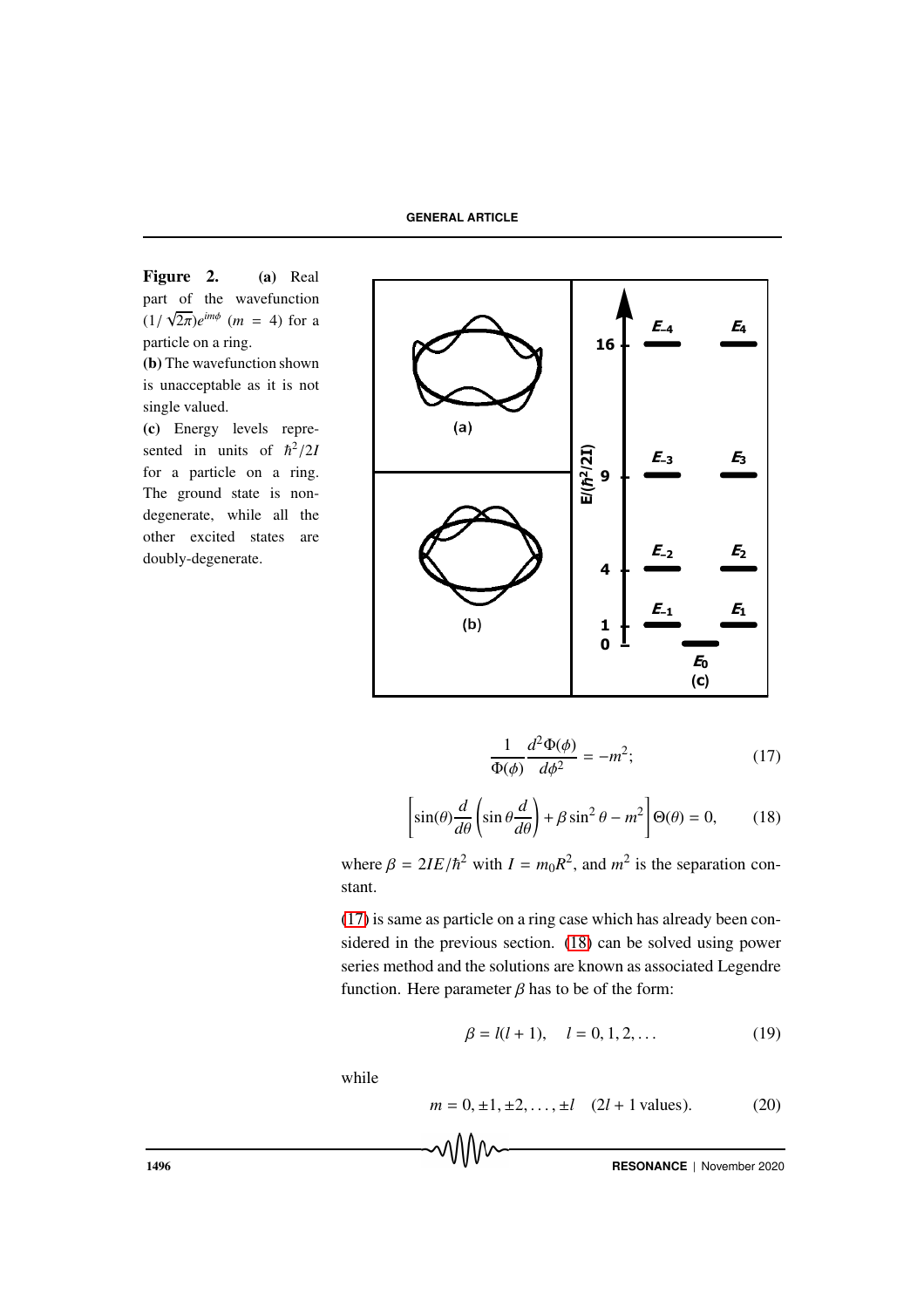

Figure 3. Energy levels represented in units of  $\hbar^2/2I$ for a particle on a sphere. Symbols s, p, d, f represent states corresponding to the quantum numbers  $l = 0, 1,$ 2, and 3. The degeneracy of the energy level corresponding to the quantum number *l* is  $2l + 1$ .

We directly write the expression for  $Y(\theta, \phi)$ , also known as spherical harmonics [1]:

$$
Y_{l}^{m}(\theta,\phi) = \epsilon \sqrt{\frac{(2l+1)}{4\pi} \frac{(l-|m|)!}{(l+|m|)!}} e^{im\phi} P_{l}^{m}(\cos\theta),
$$
 (21)

where  $P_l^m(\cos \theta)$  is the associated Legendre function,  $\epsilon = (-1)^m$ for  $m \ge 0$  and  $\epsilon = 1$  for  $m \le 0$ . The energy eigenvalues are given by

$$
E_l = \frac{\hbar^2 \beta}{2I} = \frac{\hbar^2}{2I} l(l+1).
$$
 (22)

MWV

We have shown the energy level diagram for a particle on a sphere in *Figure* 3.

# 3. Spherically Symmetric Potentials

In this section, we will consider cases where all the three coordinates  $r$ ,  $\theta$  and  $\phi$  are variables, and the potential depends only on the distance between the particle and the origin. Such potentials are called spherically symmetric potentials. The Schrödinger equation (2) for a spherically symmetric potential  $V(r)$  can be written as: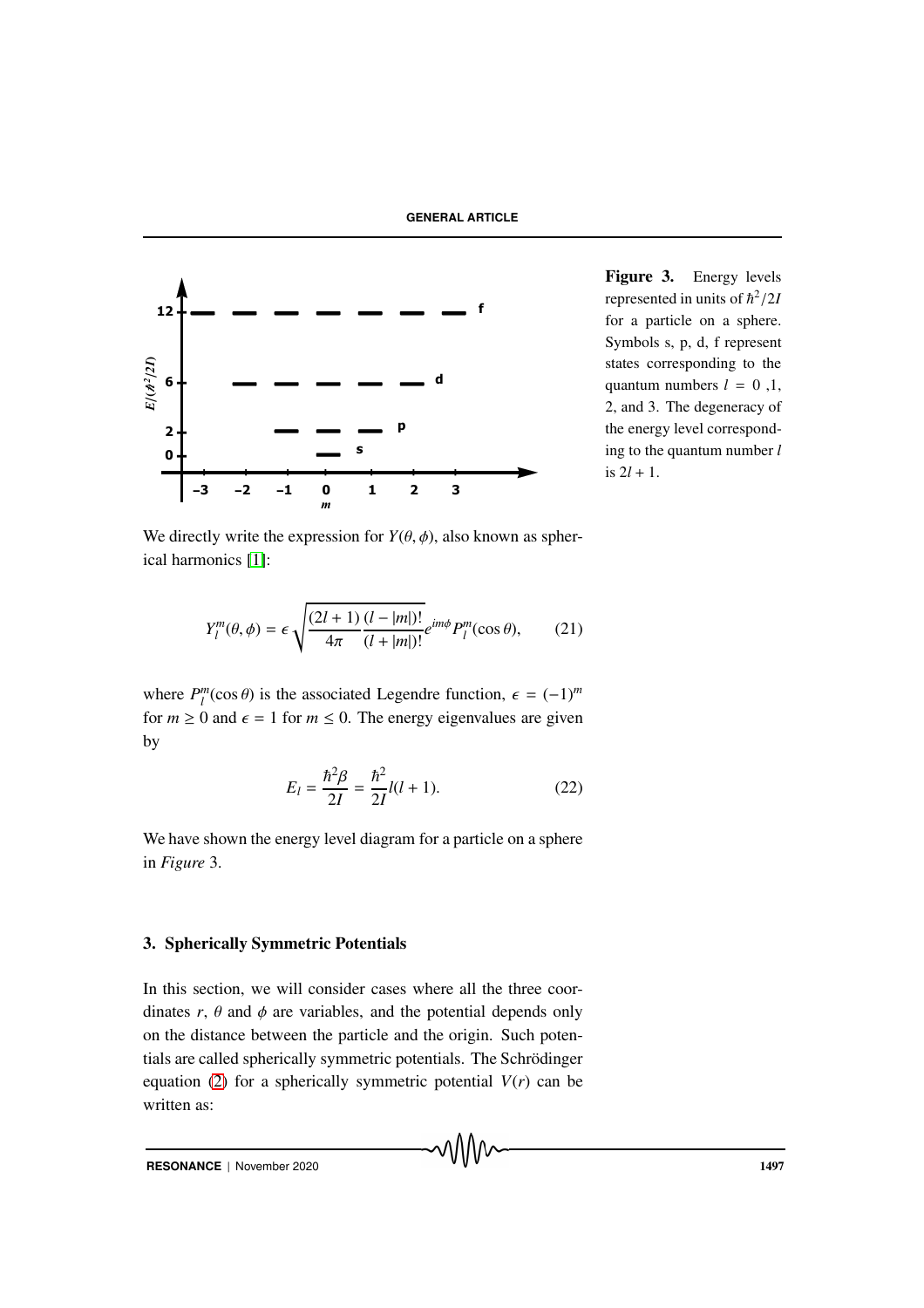$$
-\frac{\hbar^2}{2m_0} \left[ \frac{1}{r^2} \frac{\partial}{\partial r} \left( r^2 \frac{\partial}{\partial r} \right) + \frac{1}{r^2 \sin \theta} \frac{\partial}{\partial \theta} \left( \sin \theta \frac{\partial}{\partial \theta} \right) + \frac{1}{r^2 \sin \theta} \frac{\partial^2}{\partial \phi^2} \right] \Psi(r, \theta, \phi) + V(r) \Psi(r, \theta, \phi) = E \Psi(r, \theta, \phi).
$$
\n(23)

We can again use the method of separation of variables to separate the above differential equation into three independent ordinary differential equations. But it is convenient to club together the  $\theta$ and  $\phi$  part. To this end, we first substitute  $\Psi(r, \theta, \phi) = R(r)Y(\theta, \phi)$ in (23), and then multiply and divide both the sides by  $-2m_0r^2/\hbar^2$ and  $R(r)Y(\theta, \phi)$ , respectively, which yields the following two differential equations:

$$
\frac{1}{Y} \left[ \frac{1}{\sin \theta} \frac{\partial}{\partial \theta} \left( \sin \theta \frac{\partial Y}{\partial \theta} \right) + \frac{1}{\sin^2 \theta} \frac{\partial^2 Y}{\partial \phi^2} \right] = -l(l+1), \qquad (24)
$$

$$
\frac{1}{R(r)}\frac{d}{dr}\left(r^2\frac{dR(r)}{dr}\right) - \frac{2m_0r^2}{\hbar^2}(V(r) - E) = l(l+1),\tag{25}
$$

where  $l(l + 1)$  is the separation constant. (24) is the angular part of the Schrödinger equation and has the same solution as particle on a sphere.  $(25)$  is the radial part of the Schrödinger equation, which can be rewritten as:

$$
-\frac{\hbar^2}{2m_0r^2}\frac{d}{dr}\left(r^2\frac{dR(r)}{dr}\right) + \left[V(r) + \frac{\hbar^2l(l+1)}{2m_0r^2}\right]R(r) = ER(r). \tag{26}
$$

The above equation is also known as the radial wave equation. Since the angular part is independent of the potential  $V(r)$  and has already been discussed in Section 2.3, we need to only solve for the radial part for different potentials  $V(r)$ .

#### 3.1 *Particle in a Spherical Box*

The interaction potential for a particle in a spherical box is given by:

$$
V(r, \theta, \phi) = \begin{cases} 0 & \text{if } 0 < r < a, \\ \infty & r \ge a. \end{cases}
$$
 (27)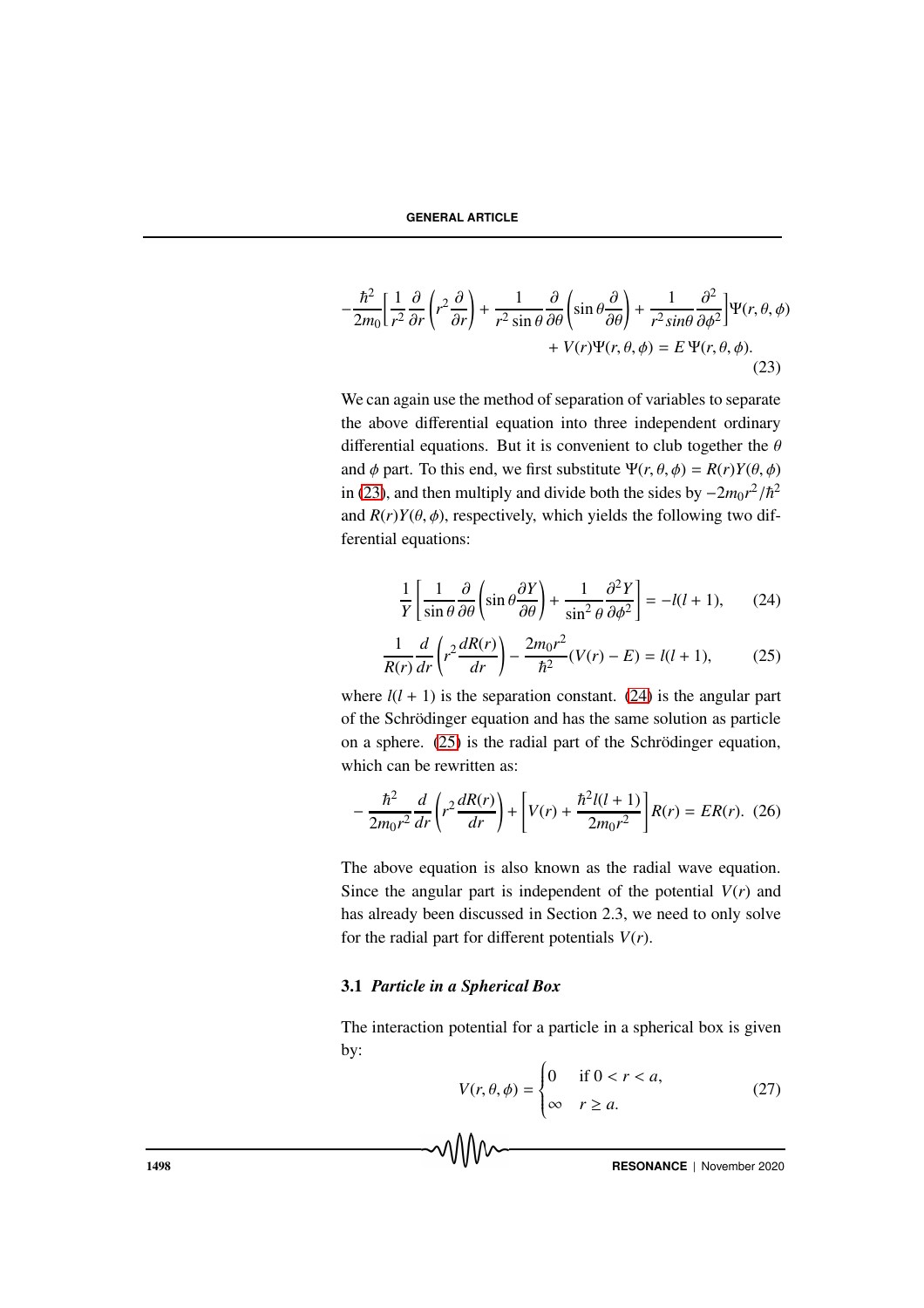Since the particle cannot go outside the spherical box, we have

$$
\Psi(r,\theta,\phi) = 0 \quad \text{for } r \ge a. \tag{28}
$$

Inside the box, the radial wave equation (26) reads

$$
-\frac{\hbar^2}{2m_0r^2}\frac{d}{dr}\left(r^2\frac{dR(r)}{dr}\right) + \frac{\hbar^2l(l+1)}{2m_0r^2}R(r) = ER(r).
$$
 (29)

We substitute

$$
r = \frac{\rho}{k}
$$
, where  $k = \frac{\sqrt{2m_0E}}{\hbar}$ , (30)

in (29), and perform some algebraic manipulations to bring it in the following form:

$$
\rho^2 \frac{d^2 R(r)}{d\rho^2} + 2\rho \frac{dR(r)}{d\rho} + \left[\rho^2 - l(l+1)\right]R(r) = 0.
$$
 (31)

This equation is known as spherical Bessel equation, and the solutions are called spherical Bessel function. The boundary condition  $R(a) = 0$  yields  $ka = \beta_{l,n}$ , where  $\beta_{l,n}$  denotes the  $n^{th}$  root of *l th* order Bessel function. The total wave function, the product of the radial and the angular wave function, is thus given by [5]:

$$
\Psi_{n,l,m}(r,\theta,\phi) = A j_l \left(\frac{\beta_{l,n}}{a}r\right) Y_{l,m}(\theta,\phi),\tag{32}
$$

where  $A$  is the normalization constant, and  $j_l$  is the spherical Bessel function of the first kind. Also, energy eigenvalues can be expressed as:

$$
E_{l,n} = \frac{\hbar^2 k^2}{2m_0} = \frac{\hbar^2 \beta_{l,n}^2}{2m_0 a^2}.
$$
 (33)

*Figure* 4 shows a few of the lowest energy eigenvalues, and *Table* 1 lists the numerical values of the energy levels.

# 3.2 *Isotropic Three-dimensional Harmonic Oscillator*

The interaction potential for the three-dimensional isotropic harmonic oscillator is given by:

$$
V(r) = \frac{1}{2}m_0\omega^2 r^2.
$$
 (34)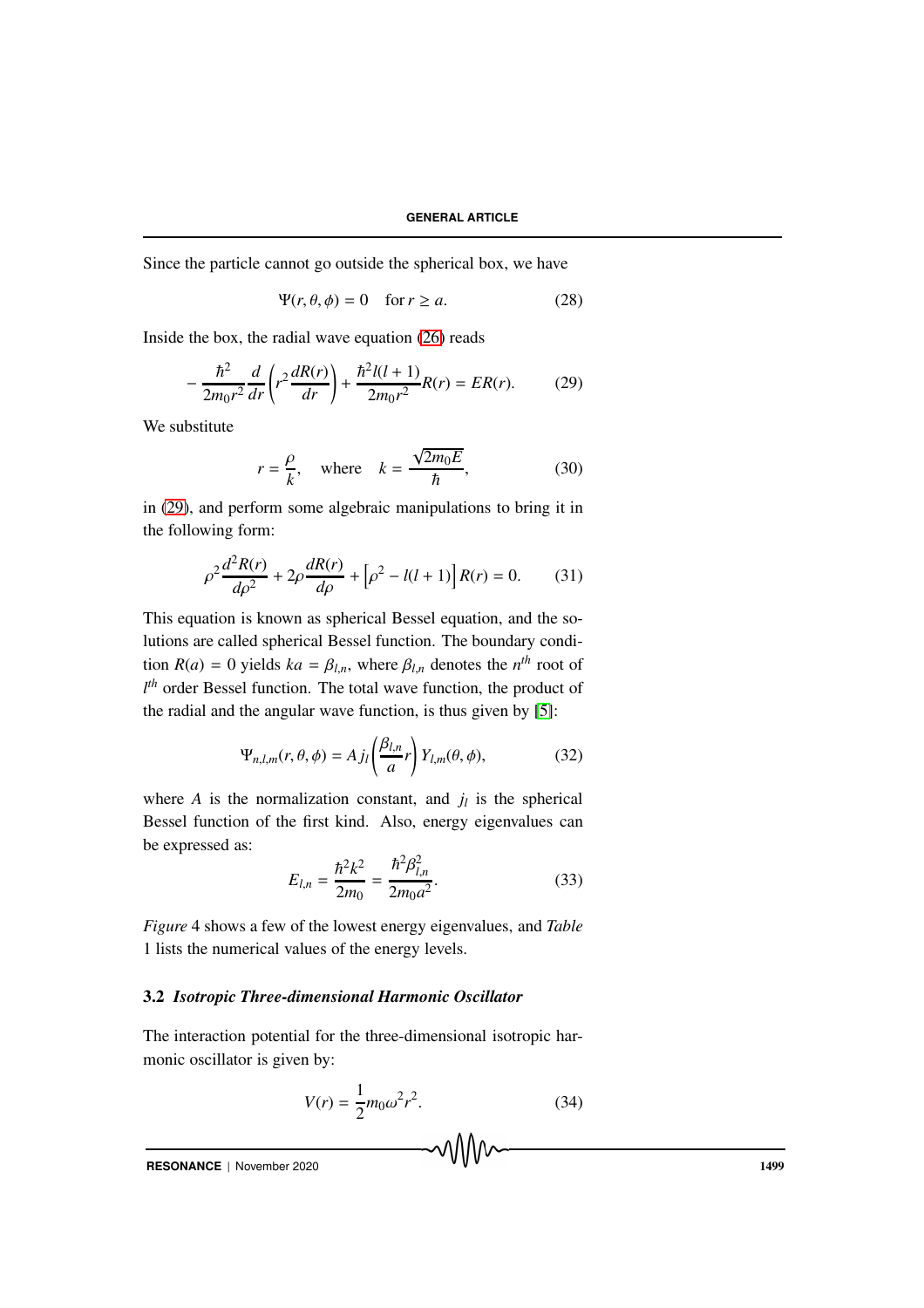Figure 4. Lowest energy levels for particle in a spherical box of radius *a*. Since energy is represented in units of  $\hbar^2/2m_0a^2$ , the numerical values represent the magnitude of  $\beta_{l,n}^2$  (see *Table* 1).



| l<br>n | $\boldsymbol{0}$ |        | 2      | 3      | 4      |
|--------|------------------|--------|--------|--------|--------|
|        | 9.87             | 20.19  | 33.22  | 48.83  | 66.95  |
| 2      | 39.48            | 59.68  | 82.72  | 108.52 | 137.00 |
| 3      | 88.83            | 118.90 | 151.86 | 187.64 | 226.19 |
| 4      | 157.91           | 197.86 | 240.70 | 286.41 | 334.94 |

Table 1. Numerical values of  $\beta_{l,n}^2$  for different  $(l, n)$ 

pairs. The solution for the radial wave equation (26) can be written as [6]:

$$
\Psi_{k,l}(r) = Ar^l e^{-\beta^2 r^2/2} L_k^{l+1/2} (\beta^2 r^2),
$$
\n(35)

where *A* is the normalization constant,  $L_k^{l+1/2}$ onstant,  $L_k^{l+1/2}(\beta^2 r^2)$  is associated Laguerre polynomial, and  $\beta = \sqrt{m_0 \omega/\hbar}$ . The total wave function is simply the product of the radial wave function (35) and the angular wave function (21).

The energy eigenvalues can be expressed as

$$
E_{k,l} = \hbar \omega \left( 2k + l + \frac{3}{2} \right),\tag{36}
$$

where *k* and *l* are non-negative integers. Substituting  $2k + l = n$ ,

**1500 RESONANCE** | November 2020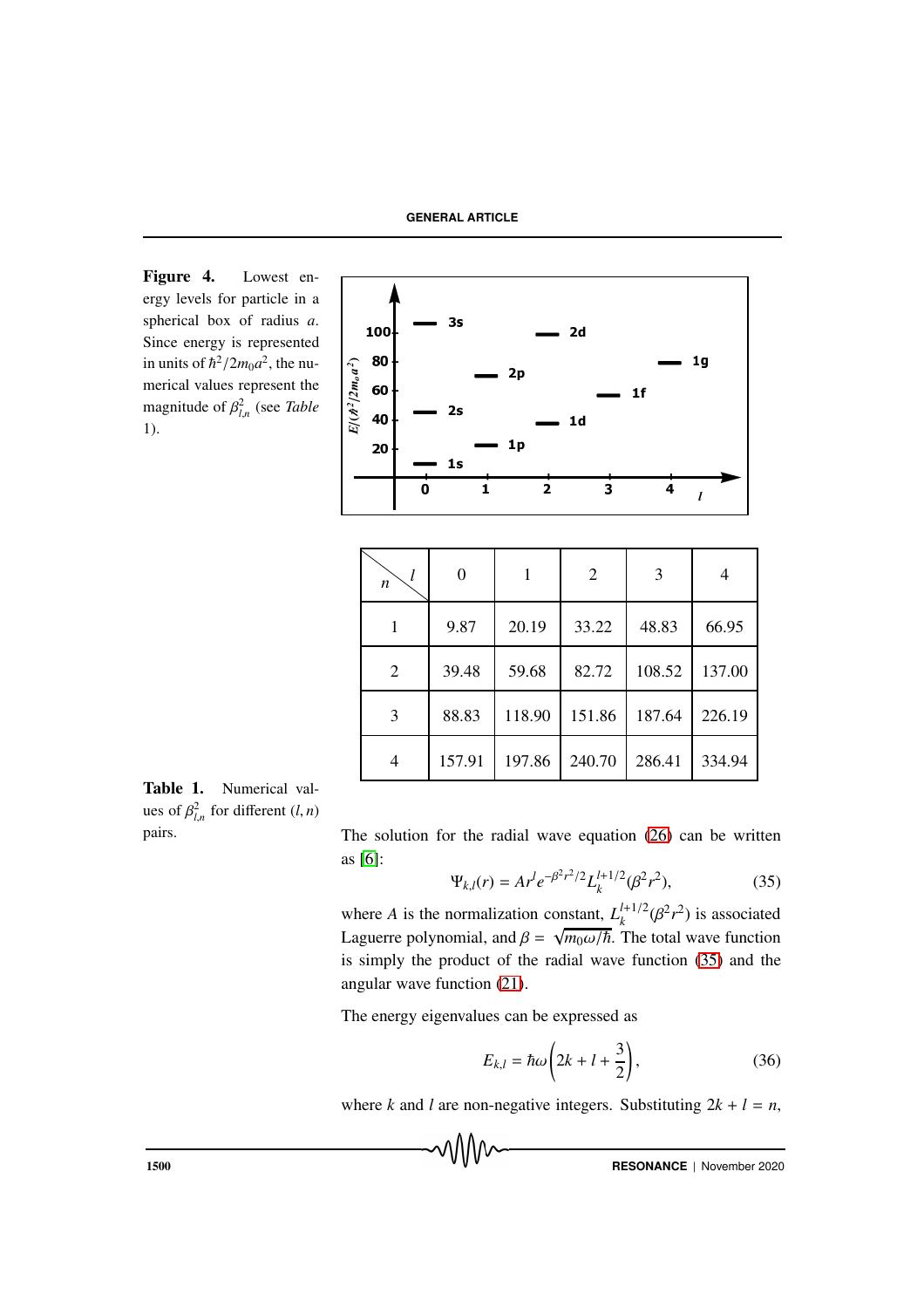

(36) becomes

$$
E_n = \hbar \omega \left( n + \frac{3}{2} \right). \tag{37}
$$

For even *n*, quantum number *l* can take the following values:

$$
l = 0, 2, \dots, n - 2, n,\tag{38}
$$

while for odd *n*,

$$
l = 1, 3, \dots, n - 2, n. \tag{39}
$$

*Figure* 5 shows a few of the lowest energy eigenvalues. To calculate the degeneracy of the  $n<sup>th</sup>$  energy level, we take into account the 2*l*+1 degeneracy of the *l* quantum number. A simple summation leads to the following results for the even and odd cases:

$$
\sum_{l=0,2,\dots,n-2,n} (2l+1) = \frac{(n+1)(n+2)}{2}, \quad \text{if } n \text{ is even}, \tag{40}
$$

$$
\sum_{l=1,3,\dots,n-2,n} (2l+1) = \frac{(n+1)(n+2)}{2}, \quad \text{if } n \text{ is odd.} \tag{41}
$$

# 3.3 *Spherically Confined Isotropic Three-dimensional Harmonic Oscillator*

The interaction potential for the spherically confined isotropic three-dimensional harmonic oscillator is given by:

$$
V(r) = \begin{cases} \frac{1}{2}m_0\omega^2r^2 & r < a, \\ \infty & r \ge a. \end{cases}
$$
 (42)

**RESONANCE** | November 2020 1501

Figure 5. Energy level diagram for isotropic threedimensional harmonic oscillator. For even *n*, possible values of *l* are  $0, 2, \ldots, n$  − 2, *n*; and for odd *n*, possible values of *l* are  $1, 3, \ldots, n$  – 2, *n*. For both the even and odd cases, the degeneracy of the  $n^{\text{th}}$  energy level is  $\frac{(n+1)(n+2)}{2}$ .  $\overline{2}$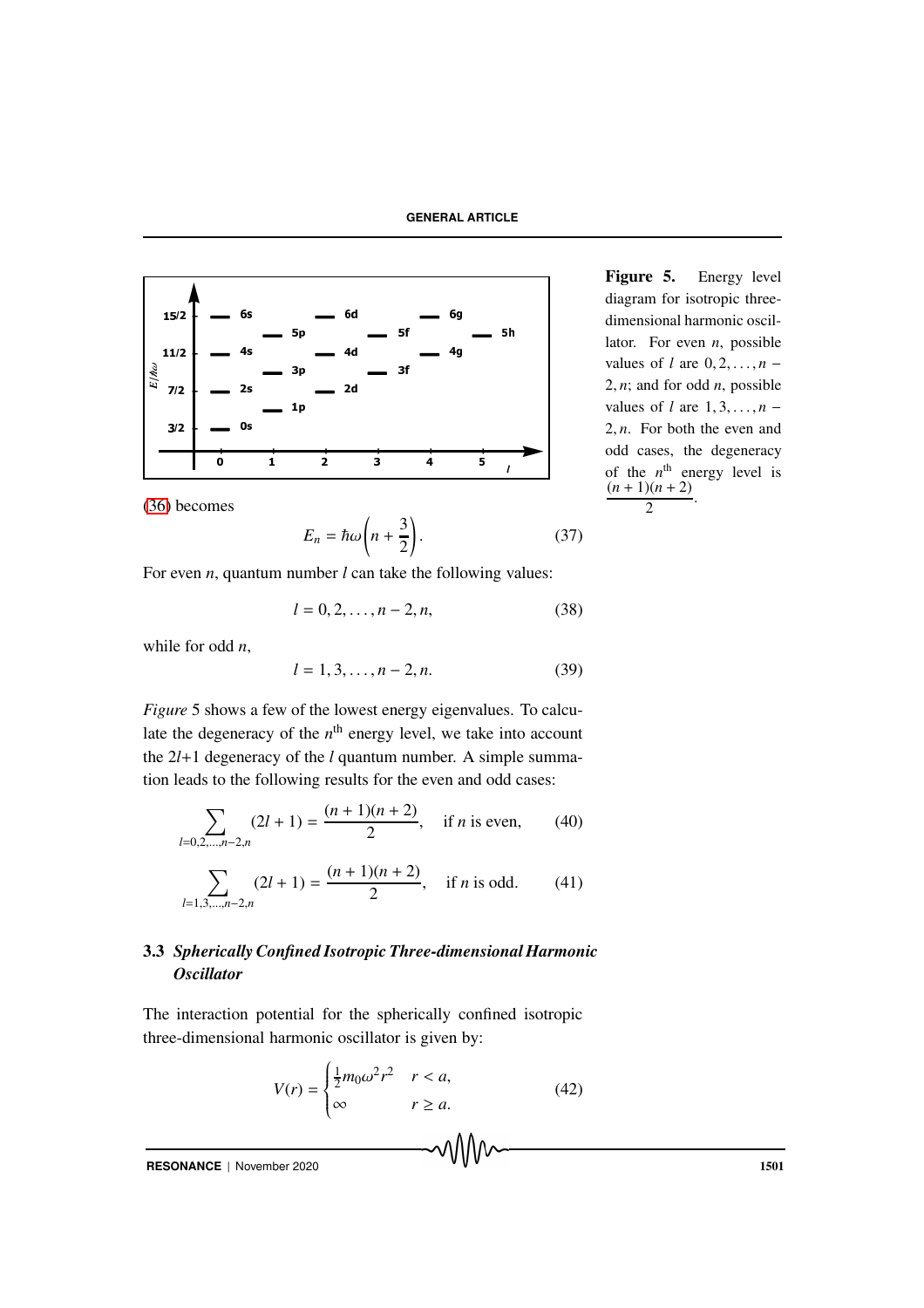Figure 6. Energy level diagram for spherically confined isotropic threedimensional harmonic oscillator. Here the confinement radius is taken to be 3 units (in units of  $\sqrt{\hbar/m_0\omega}$ ).



For  $r \ge a$ , the wavefunction  $\Psi(r, \theta, \psi) = 0$ .

For  $r < a$ , the solution to the radial wave equation (26) can be written as [7]:

$$
R_{n,l}(r) = Nr^l e^{-\beta^2 r^2/2} {}_1F_1\left(\frac{2l+3}{4} - \frac{E_{n,l}}{2\hbar\omega}, l + \frac{3}{2}, \beta^2 r^2\right),\qquad(43)
$$

where  $1F_1$  is the confluent hypergeometric function, and  $\beta = \sqrt{\frac{F_1}{F_1}}$  $\sqrt{m_0 \omega/\hbar}$ . The total wave function is given as the product of the radial wave function (43) and the angular wave function (21). The boundary condition requires the radial wave function to vanish at *r* = *a*:

$$
{}_1F_1\left(\frac{2l+3}{4} - \frac{E_{n,l}}{2\hbar\omega}, l + \frac{3}{2}, \beta^2 a^2\right) = 0.
$$
 (44)

For a fixed *l*, values of energy, where  $_1F_1$  vanishes, correspond to the energy eigenvalues of the confined harmonic oscillator. *Figure* 6 shows a few of the energy levels and *Table* 2 lists their magnitude. We can see from the figure that as we consider higher energy levels for a given *l*, the difference between successive energy levels increases.

## 4. Heat Capacity of Endohedral Fullerenes

We take  $He@C_{60}$  as our endohedral fullerene where helium atom is enclosed inside C<sub>60</sub> (see *Figure 7*). Two different quantum models have been considered to compute the heat capacity of He $@C_{60}$ . We have assumed the following for each of the quantum models: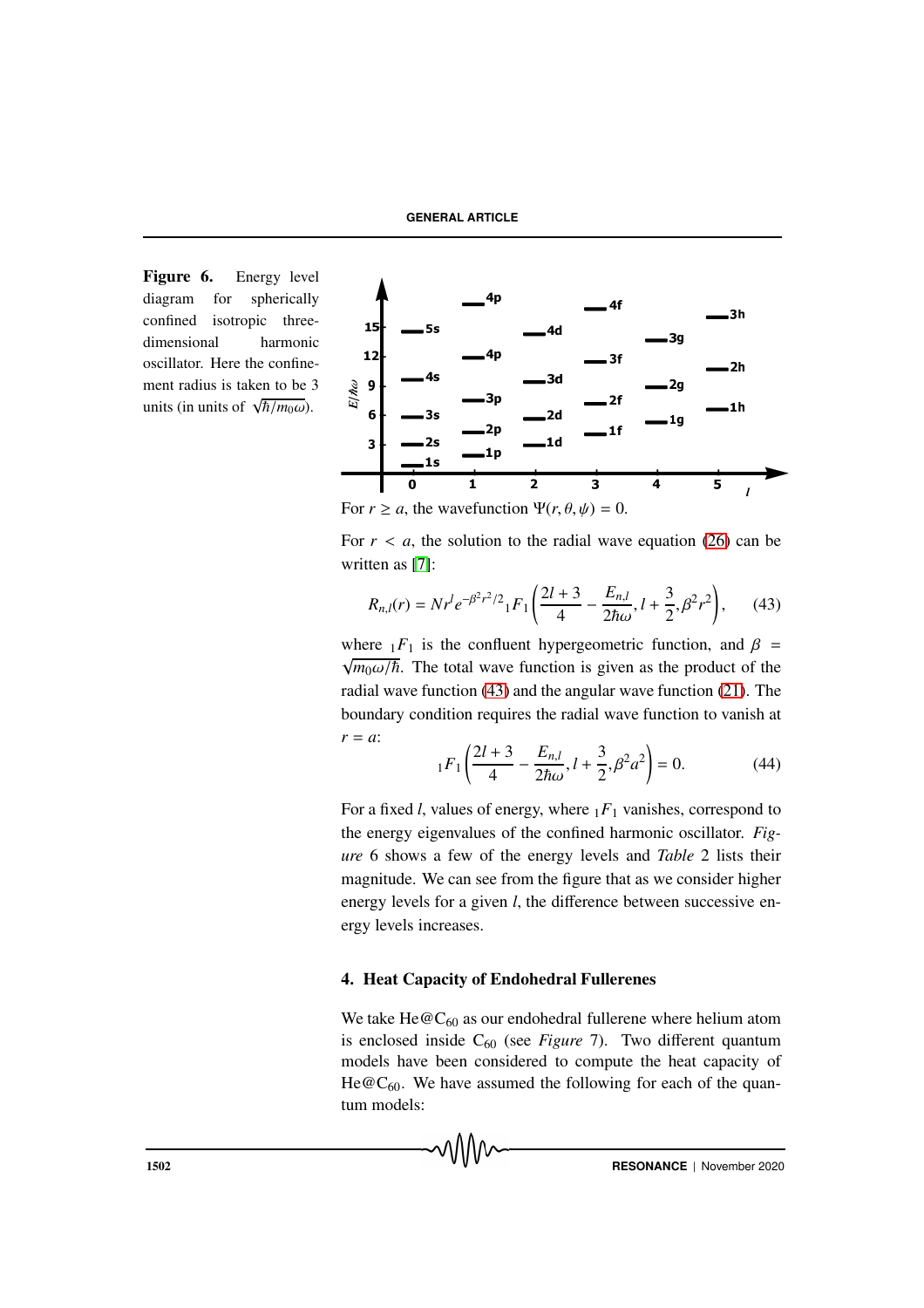| l<br>$\boldsymbol{n}$ | $\boldsymbol{0}$ | $\mathbf{1}$ | $\overline{2}$ | 3     | 4     | 5     |
|-----------------------|------------------|--------------|----------------|-------|-------|-------|
| $\mathbf{1}$          | 1.50             | 2.53         | 3.60           | 4.73  | 5.94  | 7.25  |
| $\overline{2}$        | 3.66             | 4.91         | 6.31           | 7.85  | 9.53  | 11.35 |
| 3                     | 6.47             | 8.18         | 10.07          | 12.13 | 14.33 | 16.69 |
| 4                     | 10.30            | 12.56        | 14.96          | 17.55 | 20.29 | 23.19 |
| 5                     | 15.23            | 18.01        | 20.97          | 24.09 | 27.38 | 30.82 |

Table 2. Energy eigenvalues in units of  $\hbar\omega$  for different  $(l, n)$  pairs.

#### 1. Spherical well model

- Helium atom cannot get outside the fullerene cage.
- It does not feel any force inside the cage.

# 2. Spherically confined three-dimensional harmonic oscillator model

- Helium atom cannot get outside the fullerene cage.
- It feels linear force akin to harmonic oscillator inside the cage.

Moreover, both the models consider helium atom as a point particle. Expressions for the energy levels are provided in (33) and (44) for spherical well and confined three-dimensional harmonic oscillator potentials. We can obtain the numerical values of the energy levels after providing the values of different parameters corresponding to  $He@C_{60}$ . We use the following expression for computing the specific heat capacity, written in terms of first and second moments of energy:

$$
C_{v} = \frac{\partial \langle E \rangle}{\partial T} = \frac{1}{k_{B}T^{2}} \left( \langle E^{2} \rangle - \langle E \rangle^{2} \right).
$$
 (45)

**RESONANCE** | November 2020 1503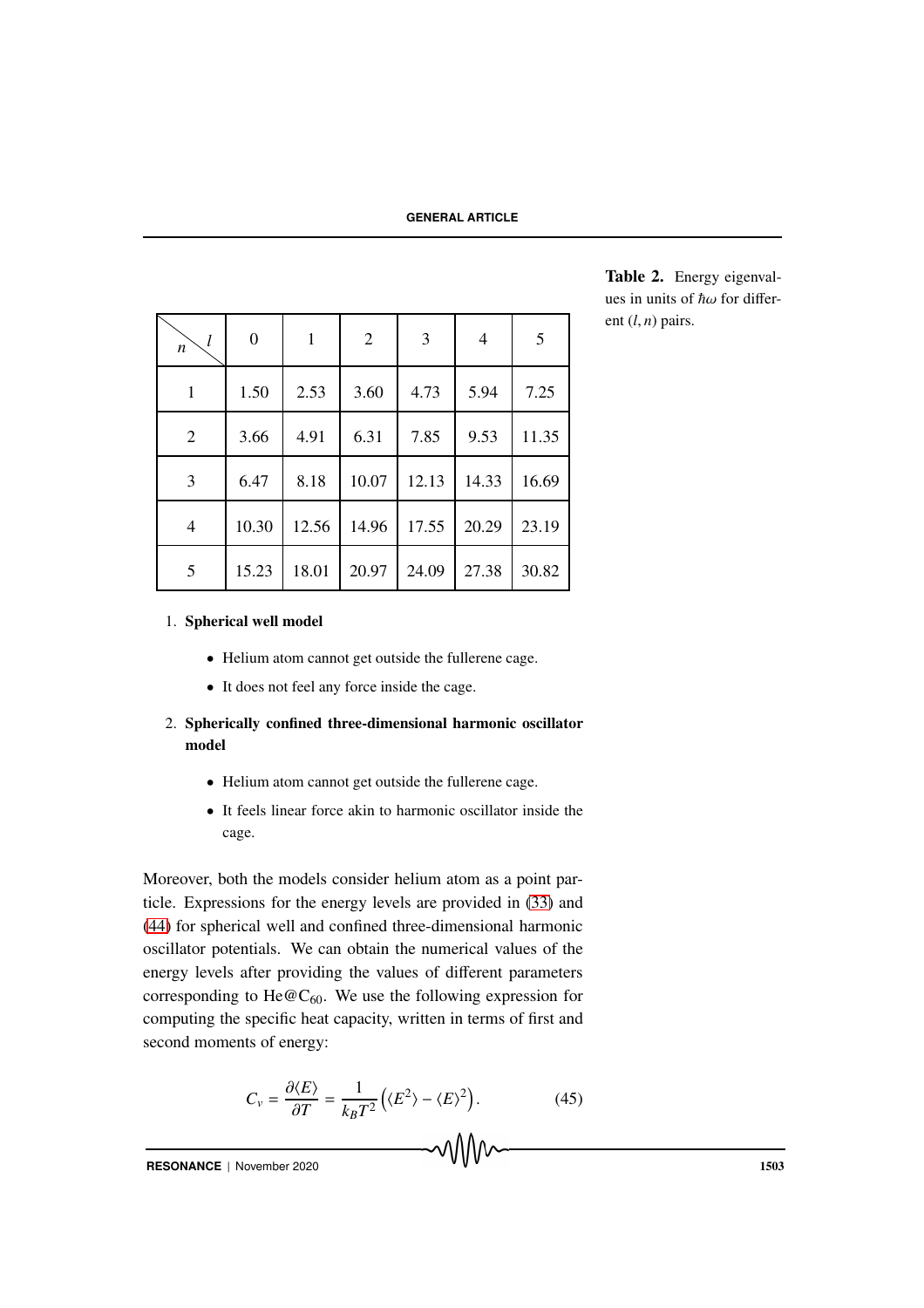Figure 7. Endohedral fullerene: A helium atom inside C<sub>60</sub> molecule.



It is important to take into account the degeneracy of energy levels while calculating the heat capacity. The numerical results [8, 9] of the heat capacity for both of these models are shown in *Figure* 8.

Of these two models, results for the confined harmonic oscillator corroborate with the computational results obtained from Hartree–Fock and density functional theory (DFT) methods available in Gaussian software [9].

## 5. Conclusions

Thus, simplified models, which retain important features, help predict results, as shown by the confined harmonic oscillator quantum model of the endohedral fullerene. A natural progression along similar lines is to set up simple quantum models for systems like carbon nanotube, which has cylindrical symmetry.

Further, one can relate the degeneracies of the energy eigenvalues to the symmetry of the system. To this end, group theory is a powerful tool to study the relation between symmetries of the system and the degeneracies of the energy levels. For example, *S O*(3) symmetry corresponding to the interaction potential of a particle on a sphere leads to  $2l + 1$  degeneracy of  $l<sup>th</sup>$  energy level. Sim-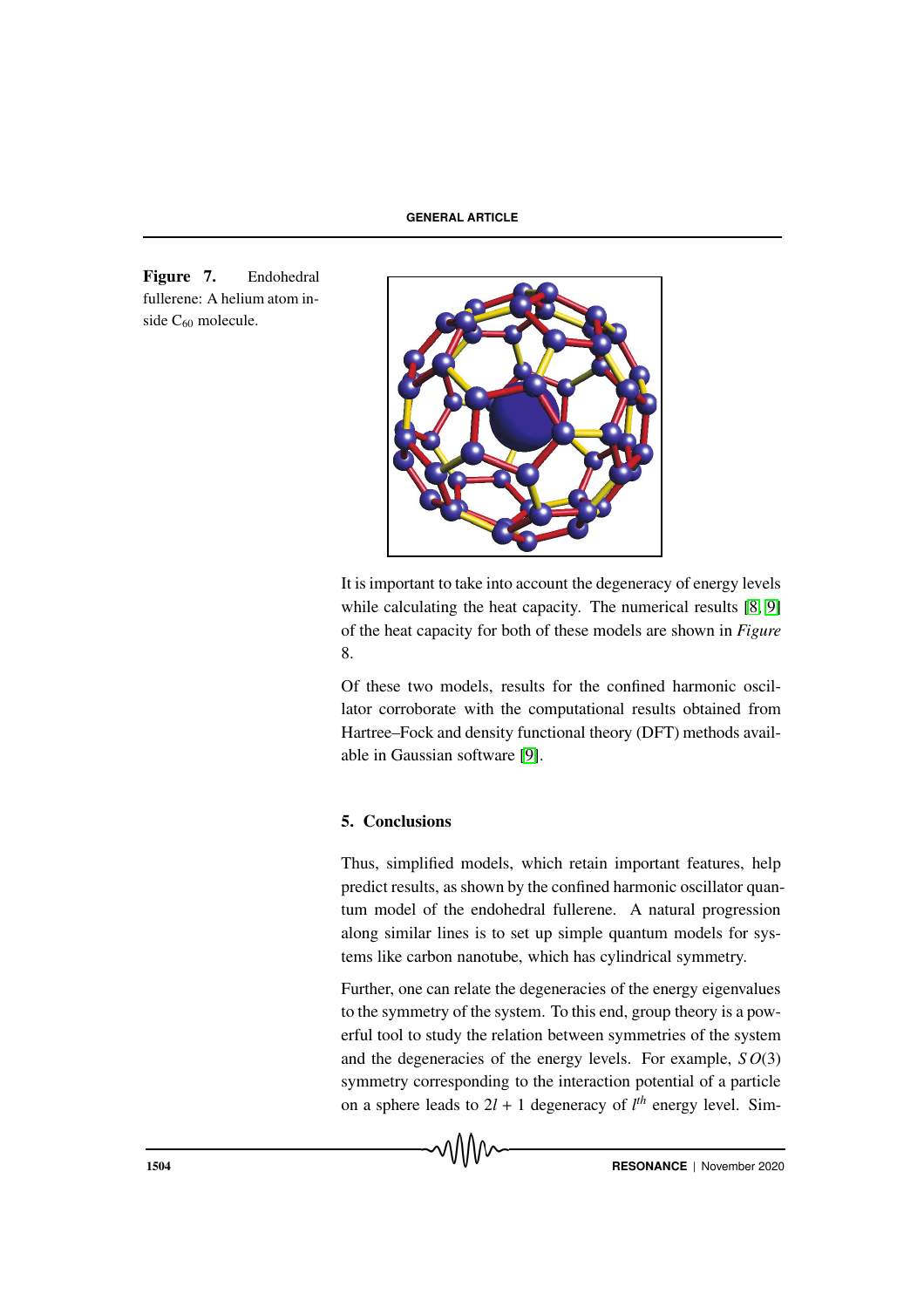

Figure 8. (a) The heat capacity increases rapidly and goes above 1.5 R attaining a maximum around 6 K, as can be seen in the inset. It then levels off to a value of 1.5 R in the hightemperature limit. This result is reminiscent of the fact that each degree of freedom contributes  $R/2$  in the hightemperature limit.

(b) The heat capacity starts rising from zero and reaches 3 R in the considered temperature range. This is due to the fact that the spacing between lower energy levels of a confined harmonic oscillator is similar to that of a harmonic oscillator.

ilarly, *S U*(3) symmetry of isotropic three-dimensional harmonic oscillator results in  $(n+1)(n+2)/2$  degeneracy of  $n<sup>th</sup>$  energy level.

#### 6. Acknowledgement

The author thanks Arghadip Koner for helpful discussions. The author acknowledges EMR/2014/000297 and DST/ICPS/QuST/Theme-1/2019/General Project number Q-68 for funding.

**RESONANCE** | November 2020 1505